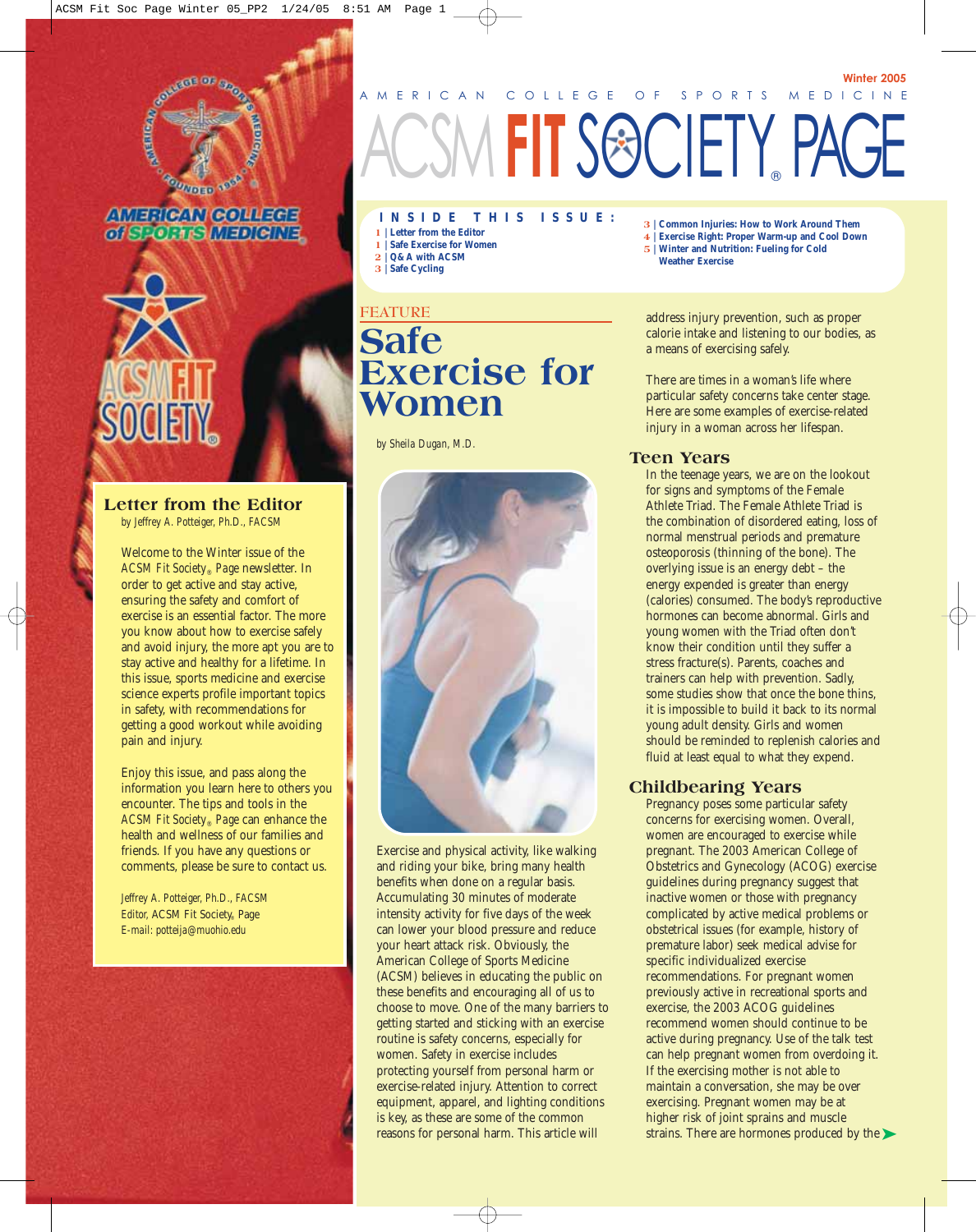#### Safe Exercise (continued from page 1)

mother to prepare the joints of the pelvis for labor and delivery that can make other joints more mobile as well. Shoes with a good rubber sole and avoidance of slippery surfaces are of greater importance in pregnant women. Many cities and birthing centers have exercise programs geared toward pregnant women that are fun and educational.

#### **Post-Menopausal Years**

Regular exercise can limit age-related functional decline and help women recover from illness or surgery. Weight-bearing activities have a bone stimulating effect that can combat the loss of bone density that comes with menopause. However, physical activity can be the cause of musculoskeletal problems like osteoarthritis, especially in

obese women. But remember, regular exercise can prevent obesity, thereby reducing one's risk of osteoarthritis. For obese women starting exercise, we typically recommend low impact exercise such as walking, swimming or bicycling. Women known to have low bone density (osteoporosis) must be particularly careful to avoid falls, as they can result in fractures.

Women involved in a particular sport have specific potential exercise-related injuries. Using running as an example, safe participation includes a slow progression of running mileage, correct shoe wear, and close attention to pain to avoid serious injuries. The most common running injury is patellofemoral pain (knee cap pain). Women are built differently than men,

especially regarding the shape of our pelvis, which is related to childbearing. Since we have wider pelvis bones and are more likely to have flatter feet, we have a sharper angle at our knee that can add pressure to the knee cap. It is important to choose shoes with good support and a shape that fits the shape of one's feet. Keeping our quadriceps muscles (on the front of our thighs) stretched out can reduce the knee cap pressure. Slow progression of running mileage on a weekly basis is important especially if you are training for a race or marathon. Listen closely to your body for any signs of overdoing it (pain or stiffness) and slow your progress to avoid injury.

Remember, women benefit from being active as long as they exercise safely!

#### AMERICAN COLLEGE OF SPORTS MEDICINE ACSM **FIT** SOCIETY® PAGE

ACSM Fit Society® Page Editorial Board: Jeffery A. Potteiger, Ph.D., FACSM, Editor Miami University Katherine A. Beals, Ph.D., R.D., FACSM Fleishman Hillard April Crommett, Ph.D. Cedarville University Peter Grandjean, Ph.D., FACSM Auburn University Lisa K. Lloyd, Ph.D. Southwest Texas University Martha Pyron, M.D. University of Texas Dixie L. Thompson, Ph.D., FACSM University of Tennessee

ACSM is the world's largest association devoted to sports medicine and exercise science. ACSM advances and integrates scientific research to provide educational and practical applications of exercise science and sports medicine.

For more information on subjects discussed in this issue and/or for a catalog of all ACSM publications, please send a self-addressed, stamped envelope to: American College of Sports Medicine, P.O. Box 1440, Indianapolis, IN 46206-1440.

Permission to reprint material from this publication is granted by ACSM contingent upon manuscripts being reprinted in total without alteration and on proper credit given to ACSM by citing ACSM Fit Society® Page, issue and page number; e.g., "Reprinted with permission of the American College of Sports Medicine, ACSM Fit Society® Page, Fall 2004, p. 3."

# **Q&A**

*by Amy Lauer, MS, MPAS, PA-C* 

#### Q: Is it safe to exercise during menstruation?

A: Not only is it safe to exercise during menstruation, but exercise may alleviate symptoms of premenstrual syndrome (PMS) and painful menstrual cramps (dysmenorrhea). Exercise exerts an effect on several hormones which decreases the congestion in the pelvic region and thereby decreases pain. Light, regular exercise can increase endorphin release, reduce stress, and help a person relax. Regular relaxation can help decrease symptoms of PMS. A diet which limits salty foods and caffeine, increases fresh fruits and vegetables (good sources of fiber), and increases water intake will help decrease bloating and fluid retention. It is also important to remain well hydrated to account for loss of blood.

#### Q: Can I work out after I receive an immunization?

A: For most vaccinations, it is completely safe to exercise after you receive the vaccination. Exercising the injection site after receiving many intramuscular vaccines may actually decrease the amount of pain that a person feels. However, if you are a competitive or elite athlete, you may not want to get the immunization just prior to high levels of training or competition due to possibility of sore muscles at the injection site or other adverse reactions. It is always best to consult your physician who administers the vaccine.

#### Q: My doctor just told me that I have mononucleosis (aka "mono"). Can I still exercise?

A: Mononucleosis is a viral illness caused by the Epstein-Barr virus (EBV). It has an incubation period of 30 to 90 days. Once a person exhibits symptoms of mono, it may take four to six weeks to feel better. In the acute phase of the illness, it is best to not exercise, get an increased amount of rest, and generally "take it easy." With mono, a person's spleen is likely to become enlarged and soft. This makes the spleen easier to rupture, so it is best to avoid contact sports (kickboxing, football, and wrestling) or activities that may increase the intraabdominal cavity pressure (crunches). With mono, a person may feel extremely fatigued, so it may take your body longer to recover after physical activity than if you weren't sick. You may also experience a decrease in appetite with mono. It is very important to increase your intake of liquids to reduce your risk of dehydration. I tell my patients to listen to their bodies; it will tell you when you are ready and if you are overdoing it.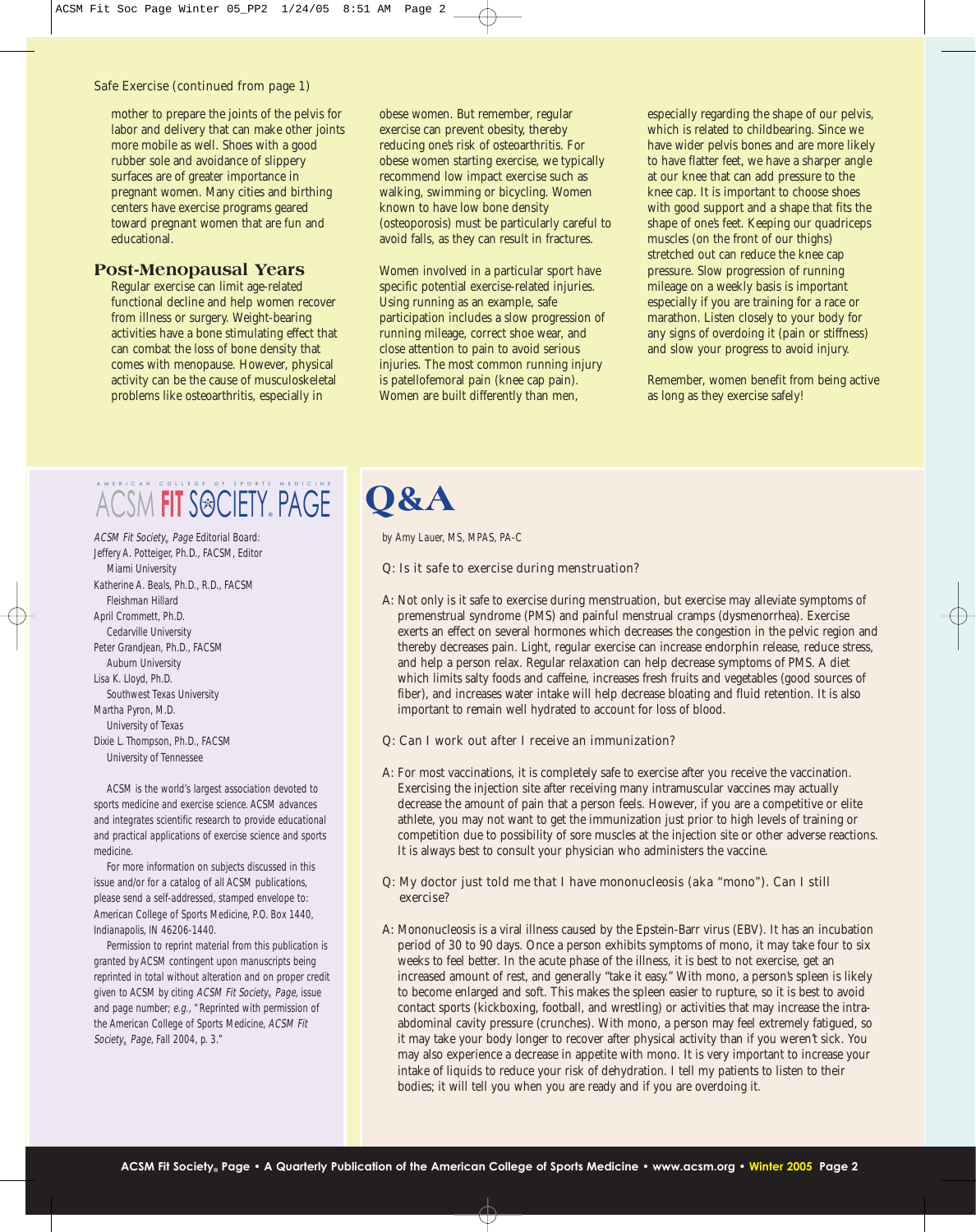**FEATURE Safe Cycling**

*by Jerry J. Mayo, Ph.D.*



Bicycling is one of the most popular recreational activities worldwide. Whether you are riding on a smoothly paved road or zipping down a single-track trail, safety remains the chief concern for all cyclists. Just a few safety tips will make your ride more enjoyable and reduce your risk of injury.

The practice of safe cycling begins before ever mounting your bike. First, wear clothing that will increase your visibility while riding. All local bike shops sell this type of cycling gear. Jerseys and shorts that incorporate bright colors allow you to be seen from a distance. Next, you must wear a helmet anytime you ride your bike, period. Regardless of the distance you plan to cycle, there simply is no excuse for leaving your helmet at home. Don't be reluctant to wear a helmet because you feel it "makes you look goofy." The bottom line is that it's not worth the risk, as many serious cycling injuries occur due to head trauma. A helmet should be comfortable, yet fit snugly so that if you lose control of your bicycle or have an unexpected accident, it stays secure on your head.

Once on the road, a number of safety hazards exist for those who share the road with vehicles. As mentioned previously, it is important to wear a helmet; unfortunately this does not prevent you from getting hit by a moving vehicle! Yes, a helmet helps if you are hit, but the main goal of those riding on the road is to avoid being hit in the first place. This means cyclists need to be

"defensive," and do more than just obey traffic laws to prevent collisions with vehicles. Cyclists should be proactive by maintaining their focus while riding, always being alert to what's going on around them. A loss of concentration for even a split second can lead to an accident.

Bicycle enthusiasts often get angry with motorists who do not "share" the road. However, many of these same cyclists disregard traffic laws, not only putting themselves at risk but also fostering a negative attitude towards bike riders in many communities. If cyclists are going to be accepted by motorists, we must first follow the rules of the road. Bikers, like motorists, should make a complete stop at all stop signs and traffic lights. Cyclists need to always ride with traffic near the right edge of the road unless planning to pass another biker, avoid an object, or a parked vehicle. Also, always use a bike lane when one is present. The only time you should move towards the middle of the road is when you are turning left. Appropriate hand signals should always be used to alert motorists of your intentions.

To avoid an accident with a vehicle you should follow these key safety tips. First, never pass cars on the right, particularly near intersections. At red lights, you should stop behind vehicles not beside them. Stopping beside a vehicle at a light is dangerous because you are now in the motorist's blind spot. If you move forward as the light turns green and the vehicle turns right you could get hit. Also, don't ride on the sidewalk. As you dart off the sidewalk into the street (even at crosswalks) you're invisible to motorists, increasing the likelihood of being hit.

Another general safety tip for road cyclists is to avoid busy streets. Plan the safest route possible for your ride. The safest routes are usually longer, but recognize this as a chance to log a few extra miles. Remember that riding in a large group requires an extra amount of care. There should be ample distance between your front wheel and the rear wheel of other riders. Also, aerobars, which are used for triathlons, should not be employed during group rides. Finally, if you plan to ride on the streets at night, be sure to use a headlight and blinking taillight to improve your visibility.

For those who prefer mountain biking, a few simple tips can help keep you safe on the trails. First, be realistic regarding your experience level. Mountain bike trails are usually marked based on difficulty. If you know you're a beginner, do not attempt an

advanced trial. It takes time to learn the bike-handling skills needed to progress to more advanced trials. Be patient. If you plan to tackle a trail in an isolated area, make sure to tell someone where you are going and never ride alone. Also, if you plan to be on the trail for an extended period of time, use a drinking system (*e.g.,* CamelBak) to maintain hydration.

Other general tips to promote safe cycling include regular maintenance of your bike and proper tire inflation prior to beginning your ride. Also, make sure you have a tool kit with spare tube, tire levers,  $CO<sub>2</sub>$ cartridges, identification and a few extra dollars. Finally, carrying a cell phone allows you to call for assistance (if there is service) in case you become stranded or have an accident on the road.

#### **FEATURE**

### **Common Injuries: How to Work Around Them**

*by Martha Pyron, M.D.*



What are some common injuries you may encounter when exercising? Sprains and strains.

swelling, but the integrity of the ligaments is  $\blacktriangleright$ Sprains are injuries to the ligaments around a joint. For example, if you turn your ankle while playing basketball, you may have stretched or torn the ligaments around your ankle. These injuries can be mild or severe. Mild injuries involve some pain and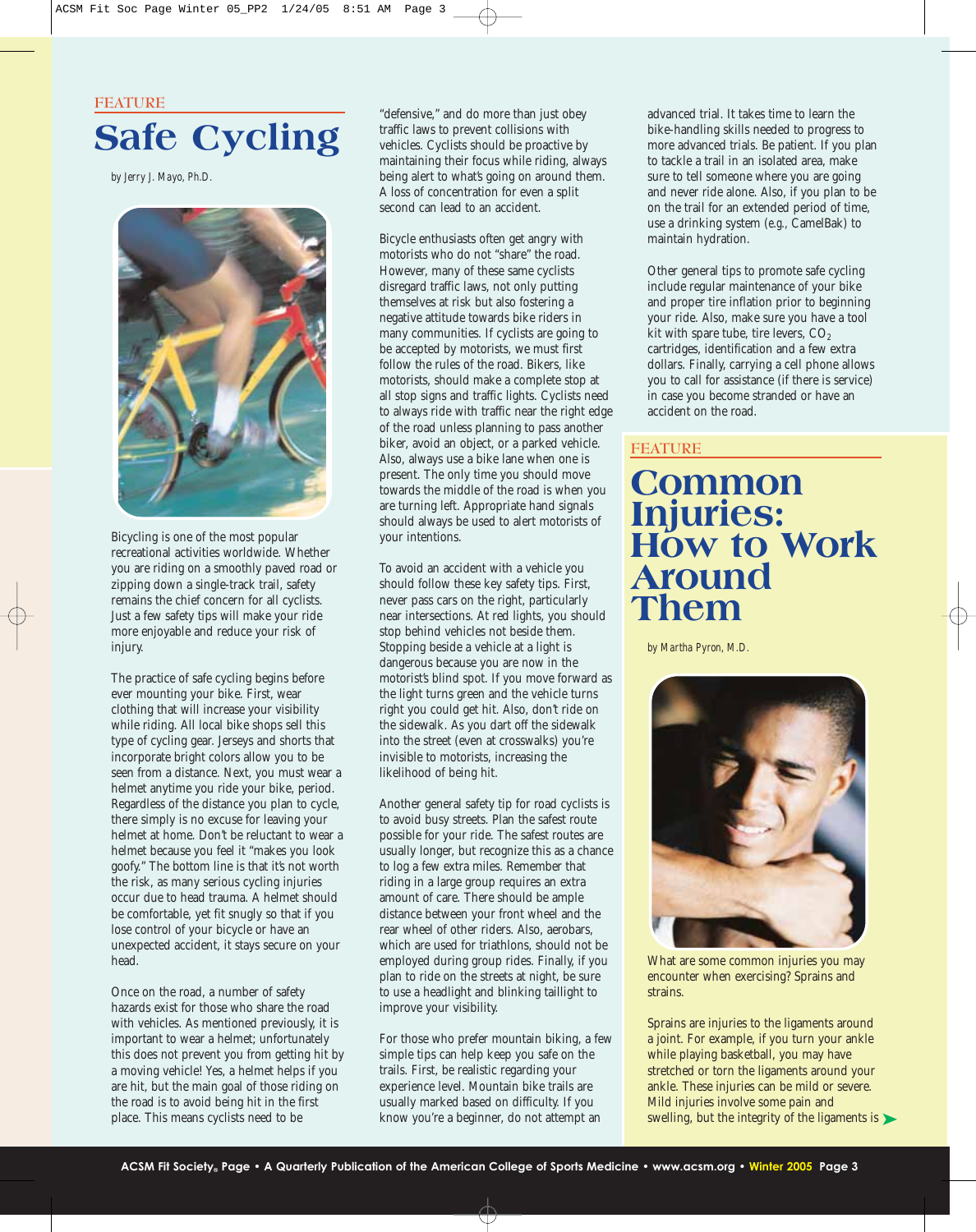#### Common Injuries (continued from page 3)

not hampered, and there is mild limitation of activity. You may be able to walk with little discomfort, but will have pain if trying to run. More severe sprains cause laxity or looseness around the joint and are associated with more severe pain with standing or walking. Moderate injuries are somewhere in between. Because moderate to severe sprains may be associated with more longterm consequences, it is recommended that these be evaluated by a medical professional. For mild sprains, some common sense treatments will guide you back to health. The RICE method: Rest, Ice, Compression, Elevation, and a slow and gentle return to activity are things to keep in mind. Mild injuries may take a few days to a few weeks to resolve, but moderate to severe sprains usually require several weeks or months to resolve.

Strains are injuries to the muscles in the body. For example, if you pull your hamstring running the bases during a softball game, you may have a muscle strain. These injuries are also graded from mild to severe. Mild injuries involve some pain and tightness, but the muscle structure is intact. Severe injuries include tearing of the muscle fibers, may have bruising and swelling in the area, and can lead to serious debilitation. Moderate injuries lie somewhere in between. Mild strains may take several days or a couple of weeks to resolve. Moderate to severe muscle strains may take a few weeks or months to resolve. Moderate to severe strains should be evaluated by a medical professional. Similar principles hold for the treatment of strains and sprains. Rest, Ice, Compression, and Elevation are good techniques to utilize early in an injury. After some time, these injuries may benefit from heat and stretching. It is important after a muscle injury to regain the flexibility of the muscle to help prevent future injuries.

If you have worked hard to develop an exercise routine, and have dedicated yourself to a healthy lifestyle, you may not want to stop exercising just because you are injured. Developing an exercise routine that works for you and sticking with it is difficult, and injuries may disrupt your plans and lead to a period of inactivity. Restarting an exercise program can be even more difficult for some. It is possible to continue exercising despite an injury, but you have to be careful. You do not want to do anything that causes pain. This could be a sign that you are causing further injury to the already injured area. But, activity that doesn't cause pain is generally okay. For example, if you have injured your ankle, you may still be able to lift weights in your upper body, abdominals, and trunk. And, instead of running, you

may be able to continue your aerobic work out with the arm cycle at the gym, by swimming with a leg float, or by walking. If you have a shoulder strain, instead of playing basketball, try jogging, riding a bike, or lifting weights with your legs. The general rule is to avoid activities which cause pain during or after the exercise, and to stop activities which cause pain altogether.

How do you prevent these injuries? The best way to prevent common injuries is to stay fit by maintaining muscle strength, flexibility, and aerobic capacity. This way, when you exercise, your muscles will not tire as easily and you will have the strength to exercise without undo strain on the muscles or ligaments. When starting an exercise program, gradually increase the time and intensity of the program so your muscles and aerobic capacity will adapt and improve, thereby helping protect you from injury. Weekend warriors generally do not follow these principles and therefore have a higher likelihood of sustaining an injury.

#### **FEATURE**

### **Exercise Right: Proper Warm-up and Cool Down**

*by Melissa Burgemeister, ATC*



Keywords: Warm-up, cool down, stretch

Adequate warm-up prior to physical activity is important to ensure a safe and effective exercise session. A simple warm-up will

increase blood flow throughout the body, especially to muscles, and will begin to raise the internal body temperature. Warm muscles and tendons are less prone to injury and may improve physical performance. A proper warm-up also helps to mentally prepare for exercise. The warm-up can be divided into a simple three step process: 1) general warm-up, 2) stretching, and 3) specific warm-up.

#### **General Warm-Up**

The warm-up routine should begin with a low intensity exercise which slightly increases your heart rate. The general warmup can be personalized to include equipment you may access. If your exercise is jogging, begin your warm-up with a steady walk. If you are in for a game of basketball, begin with some free throws and relaxed shooting. Remember, start slow and don't wear yourself out during the warm-up.

#### **Stretching**

Once your muscles are warm, take time to stretch. Muscles are much more flexible when they have been warmed compared to when they are cold. Focus on stretching large muscle groups such as the hamstrings and quadriceps. Specifically, stretch the muscles that you will be using to perform your activity. To maximize the benefit received from the stretch and to help improve flexibility, hold each stretch for 20 to 60 seconds. Be sure not to stretch so far that you induce pain, and maintain proper breathing during each stretch. Hamstring, calf, and quadriceps stretching is essentially for lower body activities. Pectoralis major, deltoid, and neck stretches should be included for upper body activities.

#### **Specific Warm-Up**

The final stage of the warm-up is to do exercises specific to the activity you will be completing. If you plan to lift weights, begin with a light weight and perform a few reps before increasing the weight and repetitions. Run up and down the sidelines prior to a basketball or soccer game. The warm-up should last at least five to 10 minutes, although more time may be necessary if preparing for more intense exercise. If you are exercising in cold weather, take additional time to ensure that your body is adequately warmed-up. Once you are sufficiently warm and flexible, your body is ready for exercise.

#### **Cool Down**

The cool-down period following a workout is just as important as the warm-up. This time is used to reduce your heart rate and breathing rate, and to help with recovery following exercise. Performing a cool-down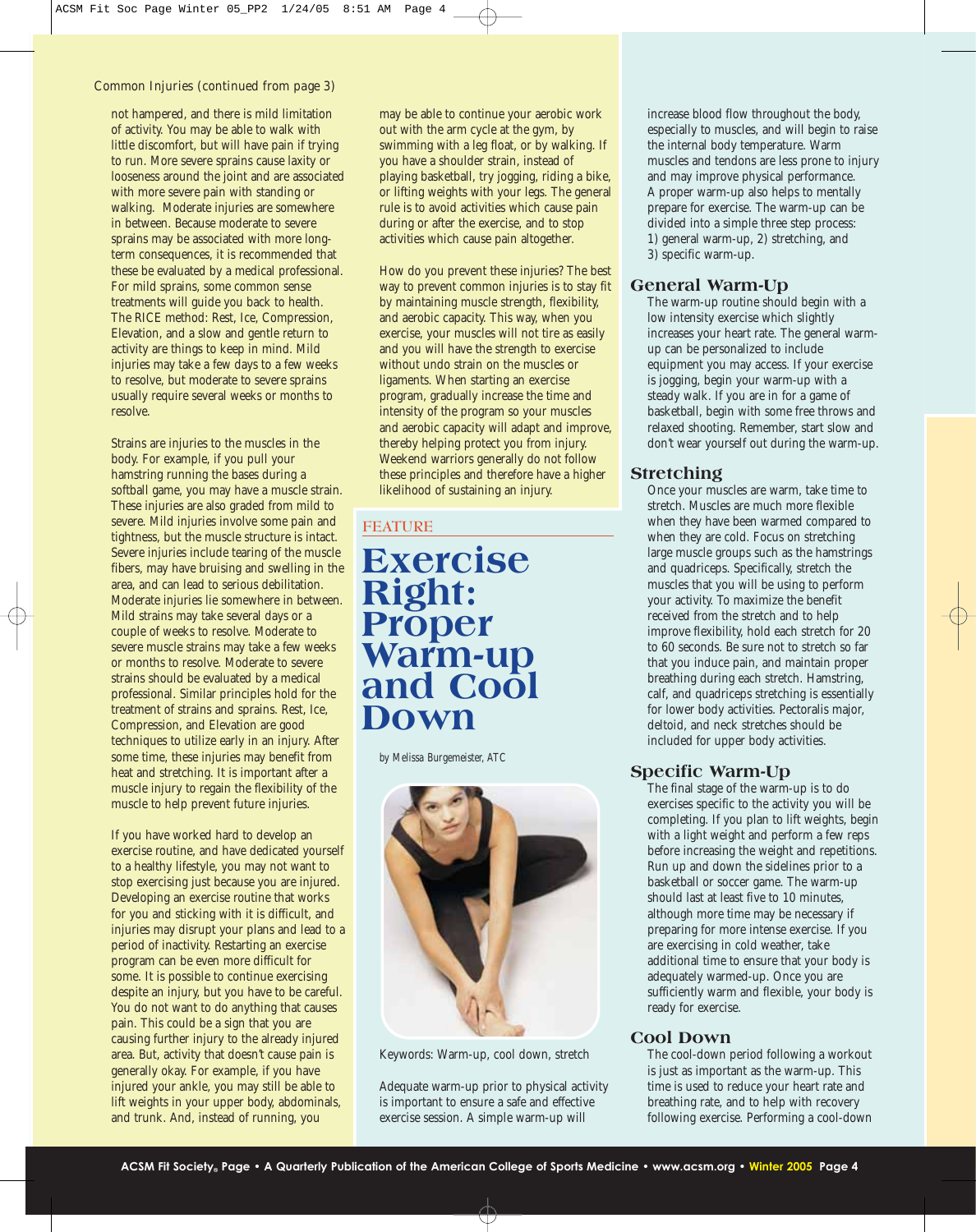has been shown to decrease light-headedness and prevent pooling of the blood within the muscles, which can lead to fainting and soreness. A cool-down also allows waste products to be removed from your muscles, possibly minimizing soreness after activity.

Begin the cool down by decreasing the intensity of the activity you were performing or by walking or jogging at a lower intensity than the exercise. Remaining active is an important component of the cool-down. The cool down should last five to 10 minutes and be followed by light stretching to help relax the muscles. The stretching should focus on the muscles used during the activity. Upon completion of your exercise routine, be sure to drink plenty of water and replenish lost nutrients.

#### **THE ATHLETE'S KITCHEN**

**Winter and Nutrition: Fueling for Cold Weather Exercise**

*by Nancy Clark, MS, RD*



Some athletes embrace winter's chill as a welcome change from exercising in summer's heat. But others complain about hating cold weather. If that's your stance, remember that exercising with proper nutrition (and layers of dry clothing) offers the opportunity to chase away the chills. After all, an aerobic workout can increase your metabolism by seven to 10 times above the resting level.

This means if you were to exercise hard for an hour and dissipate no heat, you could raise your body temperature from 98.6° to 140° F. (You'd cook yourself in the process!) In the summer, your body sweats heavily to dissipate this heat. But in the winter, the warmth helps you survive in a cold environment. Runners can enjoy a tropical environment in their running suit within minutes of starting exercise.

Because food provides the fuel needed to generate this heat, the right sports diet is particularly important for skiers, skaters, runners and other athletes who are exposed to extreme cold. The following article addresses some common questions and concerns about winter and nutrition and offers tips to help you enjoy the season.

For safety sake, winter athletes should always carry with them some source of fuel in case of an unexpected slip on the ice or other incident that leaves them static in a frigid environment. Winter campers, for example, commonly keep a supply of dried fruit, chocolate or cookies nearby for fuel if they wake up cold in the middle of the night. You want to have an emergency energy bar tucked in your pocket, just in case.

#### **Why do I feel hungrier in the winter than in the summer?**

A drop in body temperature stimulates the appetite and you experience hunger. Hence, if you become chilled during winter exercise (or when swimming, for that matter), you'll likely find yourself searching for food. Eating "stokes the furnace," generates heat, and helps warm your body.

Food's overall warming effect is known as thermogenesis (that is, "heat making"). Thirty to 60 minutes after you eat, your body generates about 10 percent more heat than when you have an empty stomach. This increased metabolism stems primarily from energy released during digestion. Hence, eating not only provides fuel but also increases heat production, warmth.

#### **Do I burn more calories when I exercise in the cold?**

Cold weather itself does not increase calorie needs. You don't burn extra calories unless your body temperature drops and you start to shiver (remember that the weather can actually be tropical inside your exercise outfit). Your body does use a considerable amount of energy to warm and humidify the air you breathe when you exercise in the cold. For example, if you were to burn 600

calories while cross-country skiing for an hour in 0° F weather, you may use about 23 percent of those calories to warm the inspired air. In summer, you would have dissipated this heat via sweat. In winter, you sweat less.

If you are wearing heavy clothes, you will burn a few more calories to carry the extra weight of skis, boots, heavy parka, snow shoes. The Army allows 10 percent more calories for the heavily-clad troops who exercise in the cold. But the weight of extra clothing on, let's say, winter runners is generally minimal.

#### **Why do I find myself shivering when I get cold?**

Shivering is involuntary muscle tensing that generates heat and offers a warming effect. When you first become slightly chilled (such as when watching a football game), you'll find yourself doing an isometric type of muscle tensing that can increase your metabolic rate two to four times. As you get further chilled, you'll find yourself hopping from foot to foot and jumping around. This is Nature's way to get you to generate heat and warm your body. If you become so cold that you start to shiver, these vigorous muscular contractions generate lots of heat — perhaps 400 calories per hour. Such intense shivering quickly depletes your muscle glycogen stores and drains your energy. This is when you'll be glad you have some emergency food in your pocket!

#### **What's a big nutritional mistake made by winter athletes?**

Failing to drink enough fluids is a major problem among winter athletes — hockey players, skiers, runners and winter hikers alike. Cold blunts the thirst mechanism; you'll feel less thirsty despite significant sweat loss (if you overdress), to say nothing of respiratory fluid loss. That is, winter athletes need to consciously consume fluids to replace the water that gets lost via breathing. When you breathe in cold dry air, your body warms and humidifies that air. As you exhale, you lose significant amounts of water.

Some winter athletes purposefully skimp on fluids because urinating can be problematic — too much hassle to shed layers of clothing (ski suit, hockey gear, snow pants, *etc*.) Yet, dehydration hurts performance and is one cause of failed mountaineering adventures.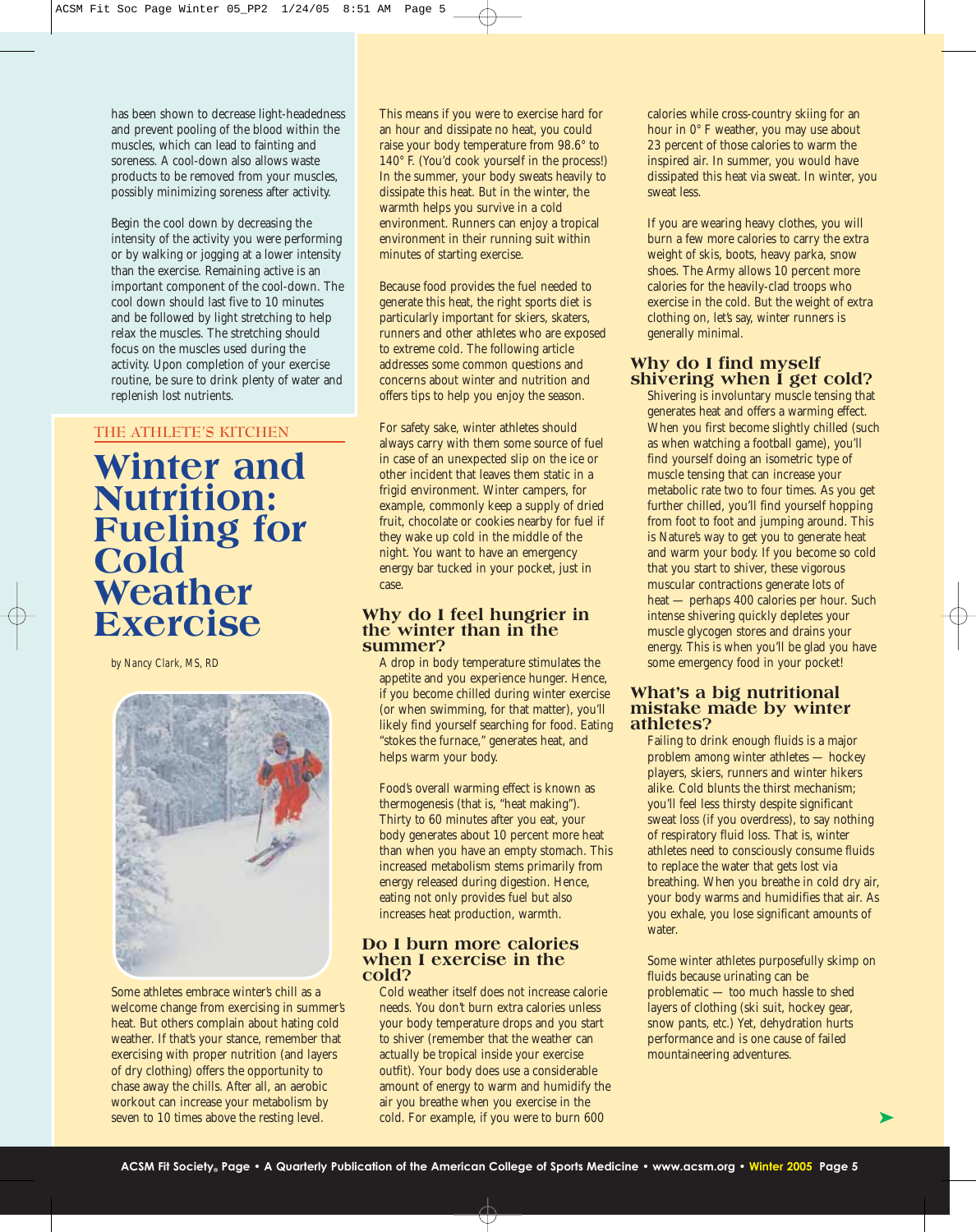#### Winter (continued from page 5)

#### **What's best to eat to warm myself up?**

If you become chilled by the winter weather, as can easily happen if you—

- wear sweaty, wet clothing that drains body heat,
- fail to wear a hat (30 to 40 percent of body heat can get lost through the head), or
- drink icy water (from a water bottle kept on your bike or outside pocket of your back pack when winter hiking).

The best way to warm yourself up is to consume warm carbohydrates — hot cocoa, mulled cider, and steaming soup, as well as oatmeal, chili, and pasta. The warm food, added to the thermogenic effect of eating, contributes to rapid recovery.

In comparison, cold foods and fluids chill your body. Research subjects who ate a big bowl of ice cream in five minutes experienced a drop in fingertip temperature of 2° F in the first five minutes, 5° in 15 minutes. In summer, this cooling effect is desirable, but in winter, hot foods are the better way to warm yourself. Bring out the thermos of soup!

#### **Why do I gain weight in the winter?**

Some people eat more because they are



bored and less active. Instead of playing tennis, they are eating mindlessly in front of the TV. For others, the change of seasons has a marked affect upon their mood (known as seasonal affective disorder, or SAD). Changes in brain chemicals increase carbohydrate cravings and the desire to eat more. Holiday temptations also contribute to weight gain. A study of 195 people indicates they gained on average 0.8 pounds in the six weeks between Thanksgiving and New Years. Overweight and obese people gained even more, with about 14 percent of the group gaining more than five pounds. The problem is, very few of the subjects lost those holiday pounds. Hence, yearly holiday weight gain

becomes a major contributor to America's obesity problem — that's eight pounds in 10 years.

One weight management solution is to stay active in the winter. By investing in proper clothing, you'll be able to stay warm from head to toe. You'll benefit from not only being able to enjoy exercise but also from sunlight — a good way to battle winter depression (and attempts to cheer yourself up with food). Winter exercise is an asset for managing heath, weight and the winter blues. The tricks are to dress right, fuel well, prevent dehydration — and you'll stay warm!



# **Educators: Recruit Students with ACSM**

The American College of Sports Medicine (ACSM) is seeking additional sports medicine and exercise science academic programs for ACSM's Graduate and Undergraduate Programs Link.

The Programs Link, found on the ACSM Web site at www.acsm.org, is the Web's premier source for information on higher education in the fields of sports medicine and exercise science. It is a quick and convenient "one-stop shop" for students seeking information on coursework, program offerings, research opportunities, and more!

#### **Students love it because it's free to use!**

For just \$100, you can submit your program information and advertise your institution through 2005. Just click the logo to access our payment and submission screens.

If you have any questions, please contact ACSM Communications and Public Information at publicinfo@acsm.org.



*… attach your institution's logo to your page for no extra charge! Students will click on the logo to link to your Web site!*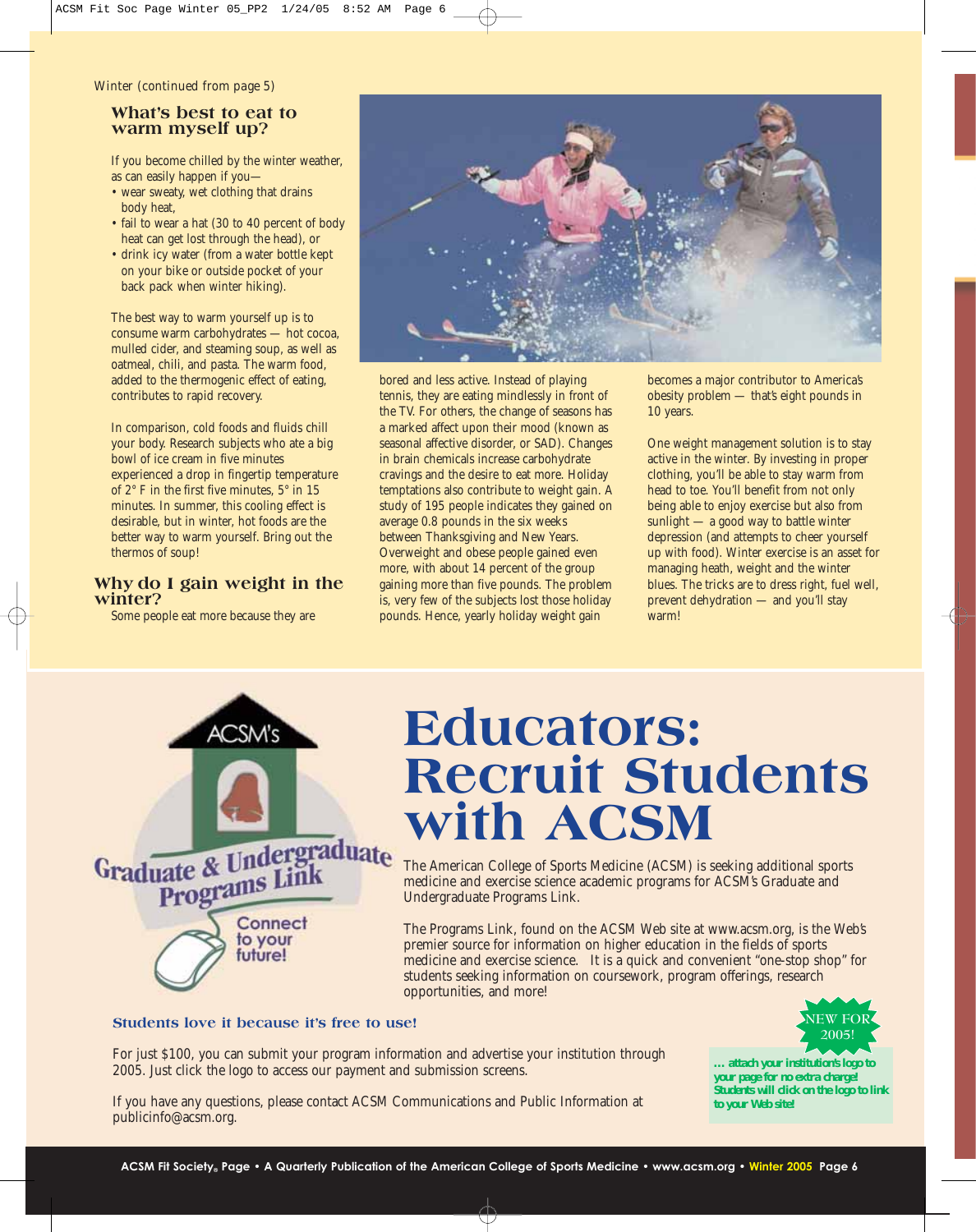# **Fight diabetes with fitness**



### **Your guide to** controlling blood sugar

#### **DARRYL E. BARNES, MD**

2004 · paperback · 168 pages ISBN 0-7360-5459-6 . \$17.95 (\$26.95 Cdn)\*

# New

Developed by the American College of Sports Medicine, Action Plan For Diabetes is a comprehensive quide to managing and preventing complications associated with types 1 and 2 diabetes and pre-diabetes, potentially decreasing the need for insulin injections. This exercise-based plan can be tailored to an individual's goals, whether they involve boosting energy, losing weight, gaining strength, or all three!

This complete, effective program explains how to build strength, flexibility, and endurance while monitoring and maintaining appropriate blood sugar levels and body weight. It also presents insights on diet, supplements, and medications, so diabetes sufferers can balance nutritional needs with exercise to combat swings in blood sugar levels. Readers will come away with an actionable plan to not only survive, but also to thrive and feel better than they ever thought possible.

To order call 1-800-747-4457 1-800-465-7301 (Canada) or visit our Web site at www.HumanKinetics.com



**HUMAN KINETICS** 

\*Prices subject to change.

The Premier Publisher for Sports & Fitness

**X002**